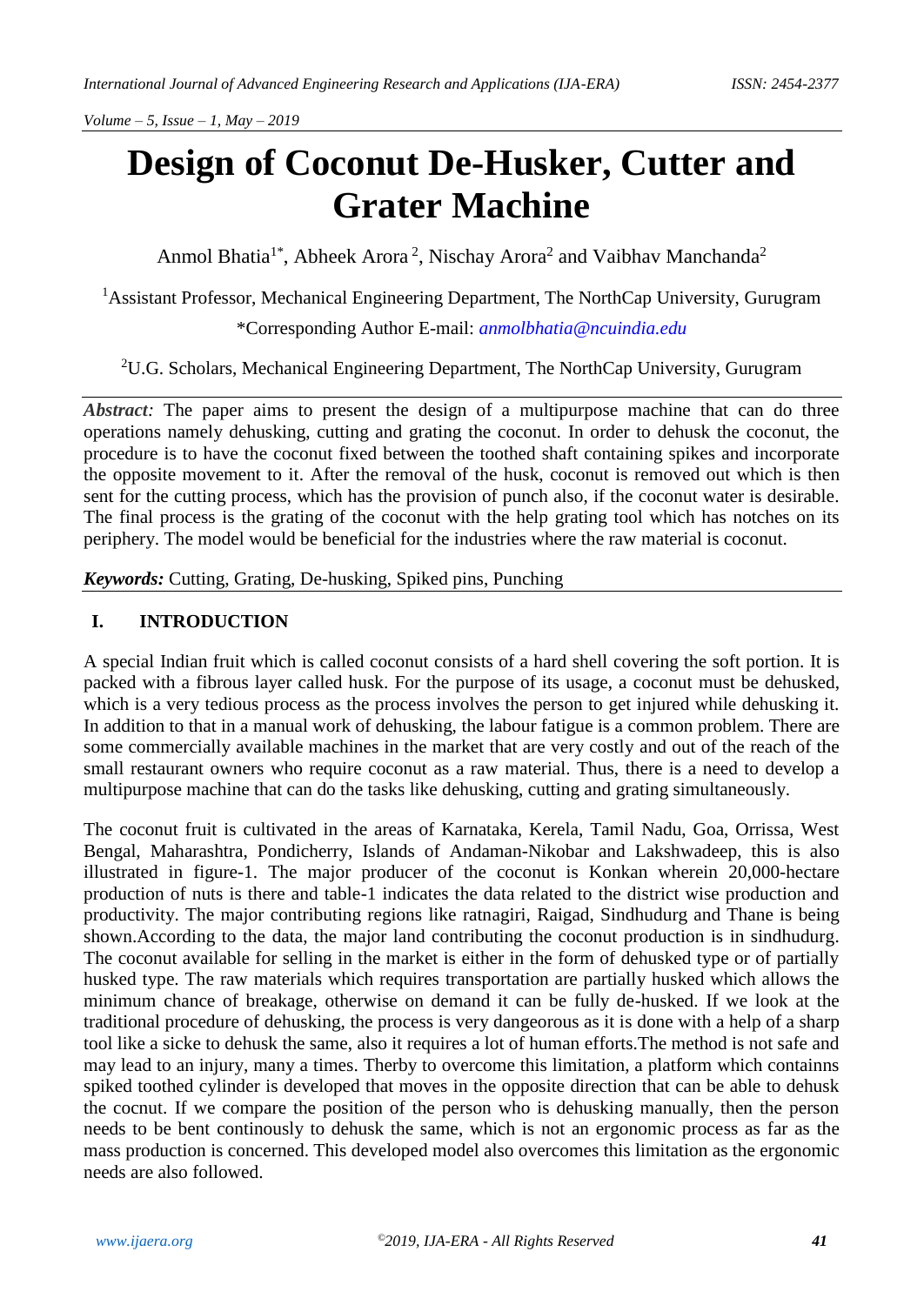

Fig 1: Traditional areas of coconut cultivation in India

The machine suits best for the mass production and increases the production rate because it overcomes all the difficulties which are being faced by manual dehusking process. In addition to that there is a provision of getting the coconut water by a special attachment of punch. The model is an improved version of the previously reported models. The model is also economically viable and suits the pocket of the small-scale farmers.

| S. No | <b>Districts</b> | Area(ha) | <b>Production</b> (lakh) | Productivity(nuts/ha) |
|-------|------------------|----------|--------------------------|-----------------------|
|       | Ratnagiri        | 4882     | 443.91                   | 9093                  |
|       | Raigad           | 2257     | 136.51                   | 6049                  |
|       | Sindhudurg       | 10115    | 531.39                   | 5254                  |
|       | Thane            | 2083.    | 202.09                   | 9702                  |
| Total | $=$              | 19337    | 782.51                   | 7524                  |

Table 1: Coconut production Konkan region

# **II. LITERATURE REVIEW**

Kedar deokar et al [1] presented a model that concentrates on compact machine concept i.e. performing three tasks with one machine Main aim is to reduce human effort and save time. Suraj SJ Vaish et al [2] presented a model also presented a compact machine which is able to perform three tasks with one machine Main aim is to reduce human effort and save time. PA wadile et al [3] presented the concept that shows the procedure and working of a foot operated coconut dehusking tools and some semi automated dehusking tools like virtual coconut dehusking machine. The paper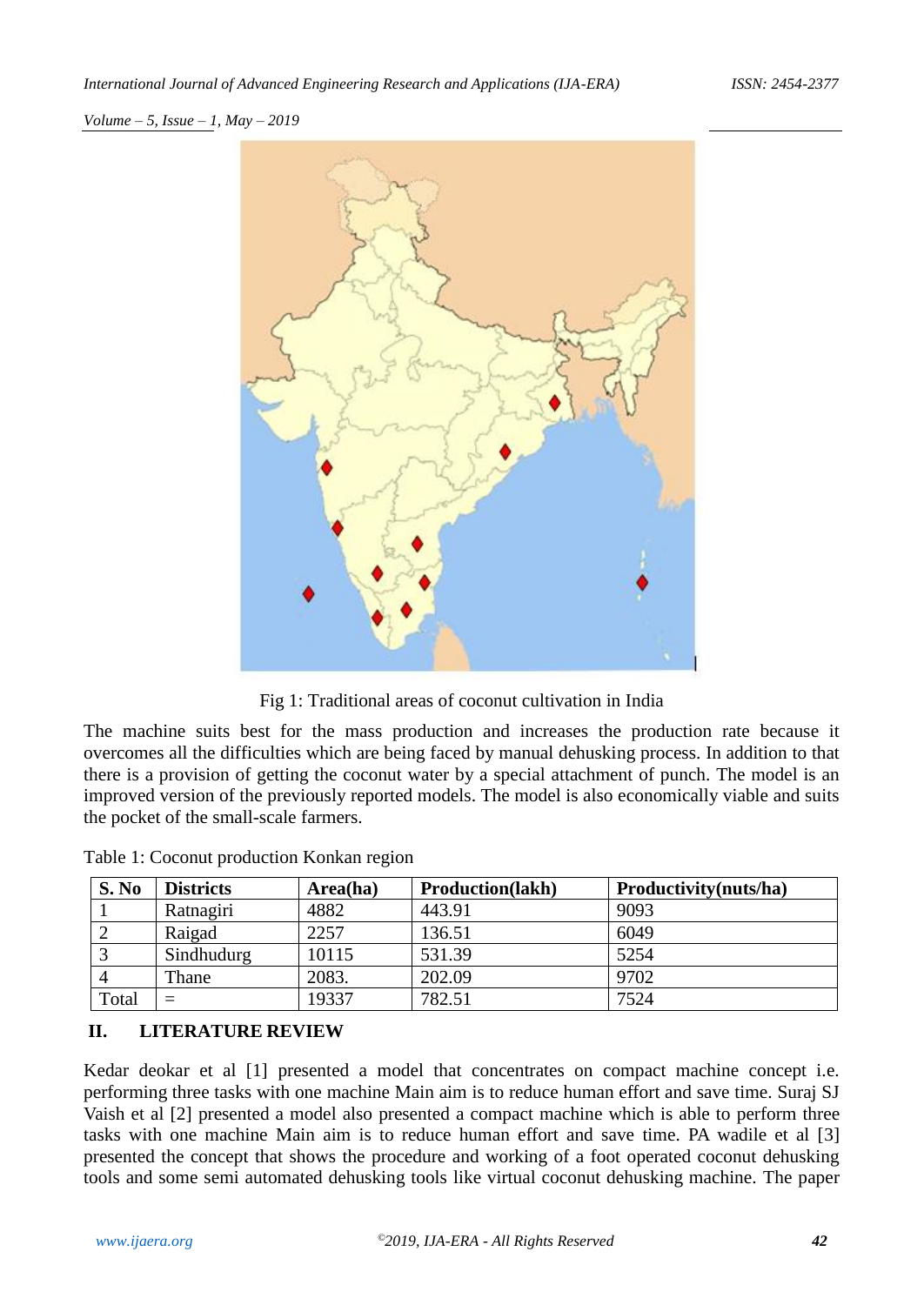also showed how the automated tools are more economically viable and time saving options with low damage count. Krishnan R. et al [4] presented a simple mechanism to de-husk the coconut to reduce the production cost and make it affordable for small scale farmers. The author also presented an improved productivity enhancement study that involved very less human interaction.

### **III. METHODOLOGY**

- *A.* Design selection: On the basis of different research papers and the technical research done in the market is evaluated by a team member and comes to the conclusion after brainstorming session. Various designs were accepted from team members and came to a common conclusion after the brain storming.
- *B.* Calculation and design validation: Designing phase is a very important phase as strength, fatigue, factor of safety, all technical points were kept in mind while doing calculations and design were validated on solidworks software.
- *C.* Prototyping and analysis: After completing the calculations, prototype can be made for observing the actual conditions and that gives a view of the actual design and its strength that gives a chance to do testing of any kind possible.

# **IV. DESIGN OF THE MACHINE**

The main factor to be considered while designing the machine is the available size of the coconut. The study illustrates that he coconut fruit is available in various sizes. The most widely used size of the coconut is with the dimensions:  $X=190$ mm,  $Y=100$ mm and  $Z=100$ mm.

#### A. DESIGN OF DEHUSKER

The coconut meets the cylinder in the dehusker machine. As per the available literature, coconut encounters the cylinder at an angle range of 20-30 degrees and  $1/5<sup>th</sup>$  the width of coconut is to be inserted into the space between the cylinder. The frame has the dimension of 762 x 762 x 915. The dehusking cylinder has the width of 30 mm and two rollers are also provided on the frame with an approximate length of 620 mm and diameter of 38 mm which are supported by ball bearings.

### B. DESIGN CALCULATIONS

To design the specifications, one has to calculate the required torque to dehusk the coconut. Torque can be calculated by the product of force generated and the perpendicular distance between the peripheries of the rollers.

Perpendicular distance between periphery of rollers = 50mm

| Force generated by roller = $1880$ N |                        |  |  |  |  |
|--------------------------------------|------------------------|--|--|--|--|
| Factor of safety                     | $=1.25$                |  |  |  |  |
| So, the Torque                       | $= 94x1.25 = 117.5Nm.$ |  |  |  |  |
| Power of the motor $(P) = 0.5$ HP    |                        |  |  |  |  |
| Speed of the motor $(N) = 1440$ rpm  |                        |  |  |  |  |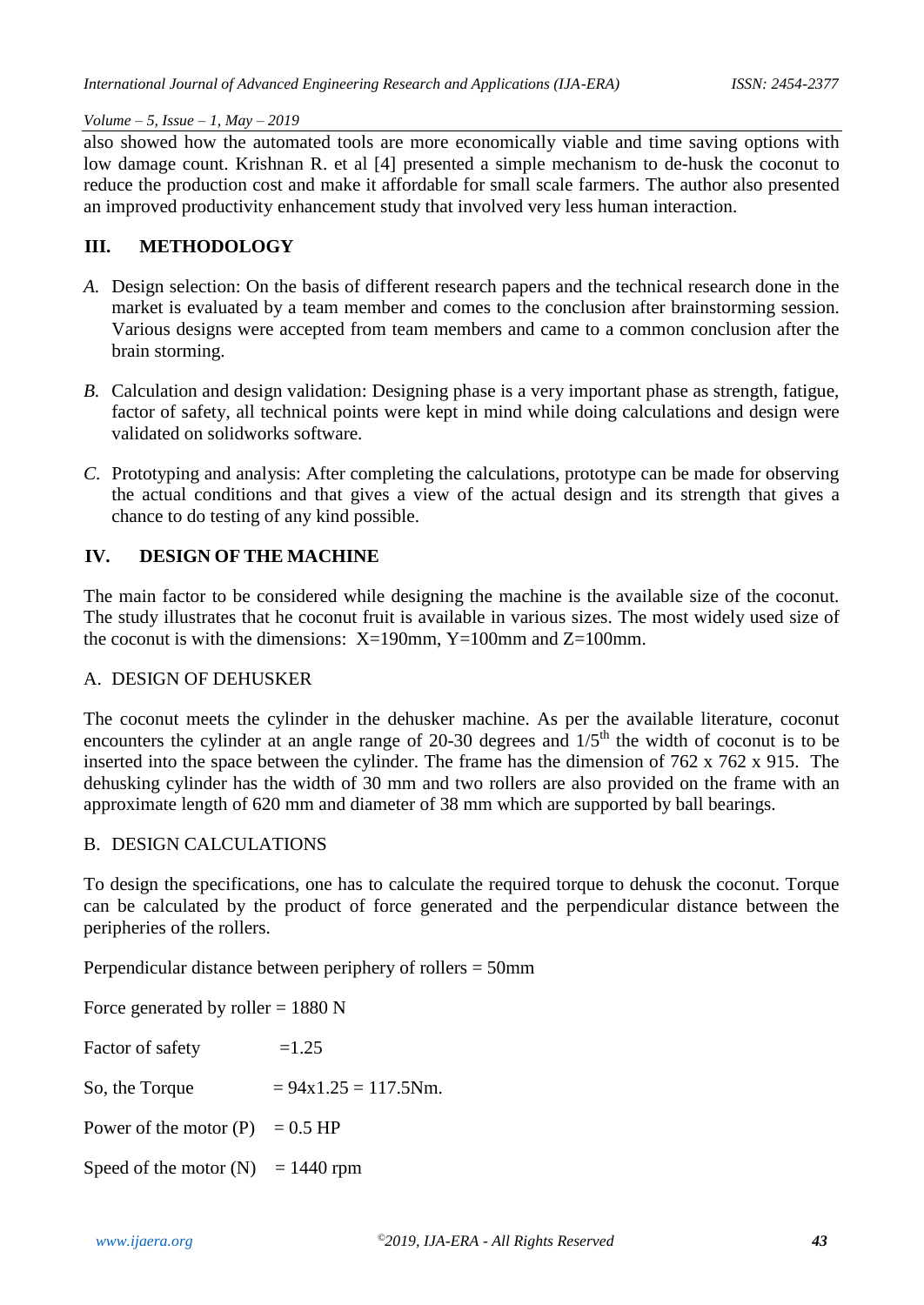Torque generated by motor =  $60P/2\pi N = 118.4$  Nm

#### C. COMPONENT DESIGN

Table 2 shows the specifications of the components used in the machine.

| Table 2: List of the components with specifications |  |  |
|-----------------------------------------------------|--|--|
|-----------------------------------------------------|--|--|

| Part                | <b>Dimension</b>                        | <b>Description</b>                      |
|---------------------|-----------------------------------------|-----------------------------------------|
| Frame               | 762mm*762mm*914.4mm                     | Material : Cast Iron Angle              |
| Motor               | --                                      | $0.5$ HP                                |
|                     |                                         | RPM: 1440                               |
| Roller              | Diameter: 3.5 inch                      | Distance between 2 rollers: 2 inch      |
|                     | Length $: 30$ inch                      | Speed of rotation : roller $1 = 30$ rpm |
|                     |                                         | $Roller2 = 60$ rpm                      |
| <b>Roller Shaft</b> | Diameter : 1.5 inch                     |                                         |
| <b>Spikes</b>       | Base diameter : 1.5 inch                | Spikes on each circle : 4               |
|                     | Height : $1.5$ inch                     | No. of circles $: 5$                    |
|                     | Distance between 2 consecutive spikes : | Total spikes on each roller : 20        |
|                     | $1.18$ inch                             |                                         |
| Gearbox             | Reduction ratio : 1:50                  | Sprocket and chain                      |
| Cutting blade       | 13 inch                                 | Stainless steel                         |
| Grating tool        | Diameter: 2.5 inch                      | Stainless steel                         |

# **V. FINAL ASSEMBLY OF THE MACHINE**

The final design is presented in figure 2, which shows the dehusker, grater and cutter installed in a single system. The system consisted of a pulley in which the mechanism for the movement of the cylinder with sprockets are presented. The coconut will be inserted in between the grooves of the sprockets to dehusk the same, after that it will move to the cutter whwerein the process of cutting the coconut in two halves would be possible, secondly if the coconut water is required then the machine consists of a punch to get the water out of it. Then the coconut is transferred to the grater for the grating which can be further used for the preparation in the food items.



Fig 2: Assembly of the machine